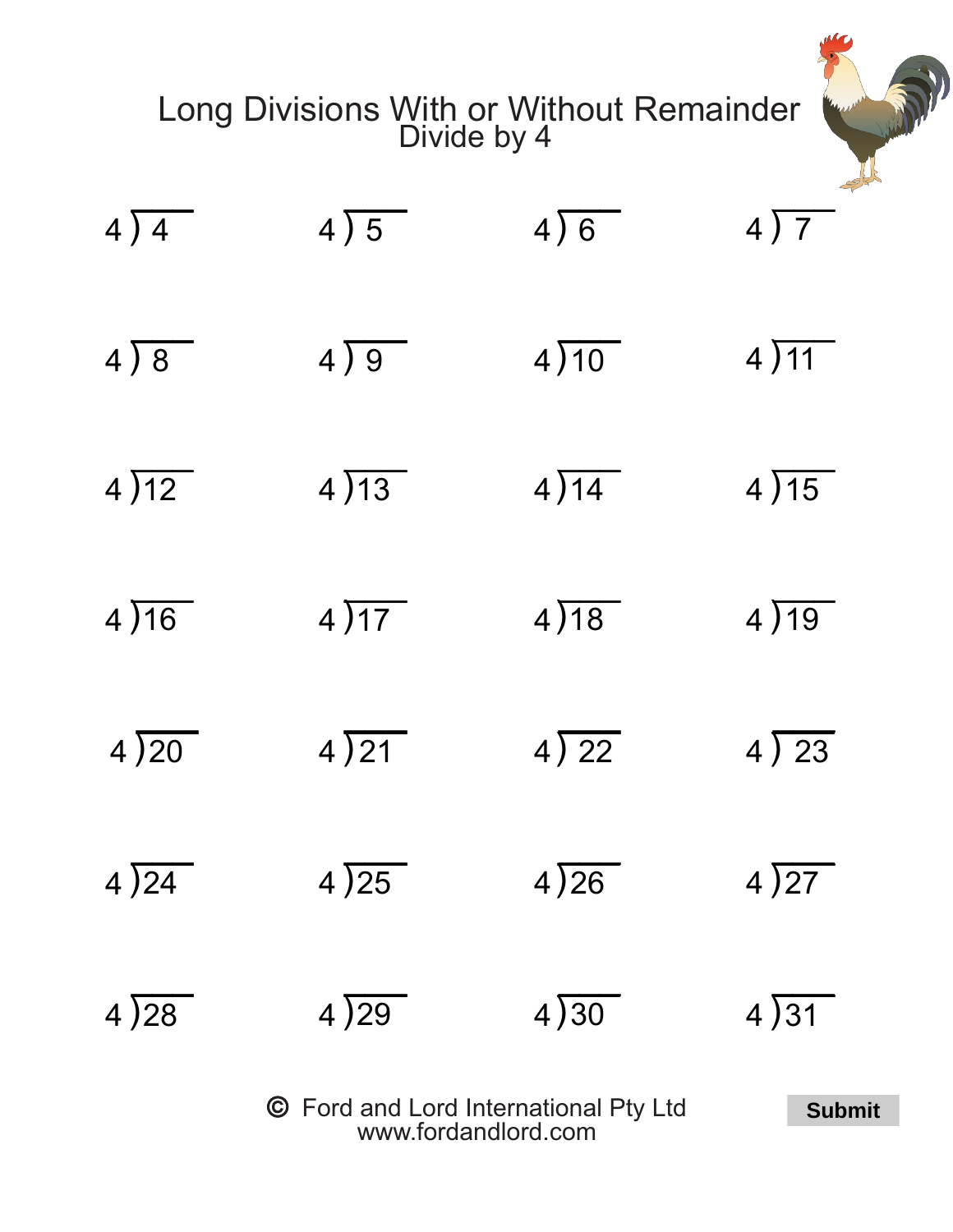| Long Divisions With or Without Remainder<br>Divide by 4 |               |      |      |  |  |
|---------------------------------------------------------|---------------|------|------|--|--|
| 4)32                                                    | 4)33          | 4)34 | 4)35 |  |  |
| 4)36                                                    | 4)37          | 4)38 | 4)39 |  |  |
| 4)40                                                    | 4)41          | 4)42 | 4)43 |  |  |
| 4)44                                                    | 4)45          | 4)46 | 4)47 |  |  |
| 4)48                                                    | 4)49          | 4)50 | 4)51 |  |  |
| 4)52                                                    | 4)53          | 4)54 | 4)55 |  |  |
| 4 56                                                    | 4)57          | 4)58 | 4)59 |  |  |
| © Ford and Lord International Pty Ltd                   | <b>Submit</b> |      |      |  |  |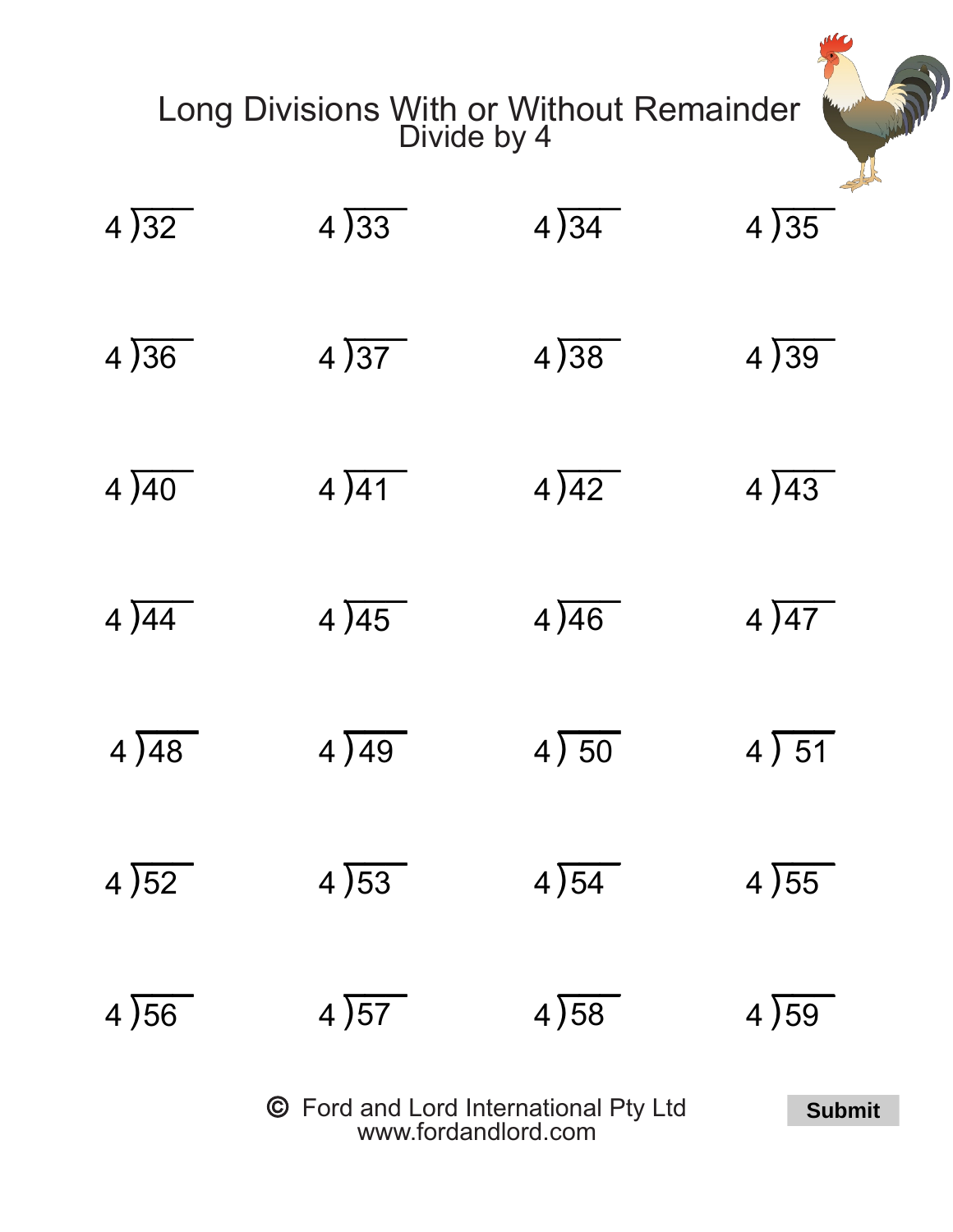| Long Divisions With or Without Remainder<br>Divide by 4 |                           |                             |                             |  |  |
|---------------------------------------------------------|---------------------------|-----------------------------|-----------------------------|--|--|
| 4)60                                                    | 4)61                      | 4)62                        | 4)63                        |  |  |
| 4)64                                                    | 4)65                      | 4)66                        | 4)67                        |  |  |
| 4)68                                                    | 4)69                      | 4)70                        | 4)71                        |  |  |
| 4)72                                                    | 4)73                      | 4)74                        | 4)75                        |  |  |
| 4)76                                                    | $4\overline{\smash{)}77}$ | $4\overline{\smash{)}\ 78}$ | $4\overline{\smash{)}\ 79}$ |  |  |
| 4)80                                                    | 4)81                      | 4)82                        | 4)83                        |  |  |
| 4)84                                                    | 4)85                      | 4)86                        | 4)87                        |  |  |
| © Ford and Lord International Pty Ltd                   | <b>Submit</b>             |                             |                             |  |  |